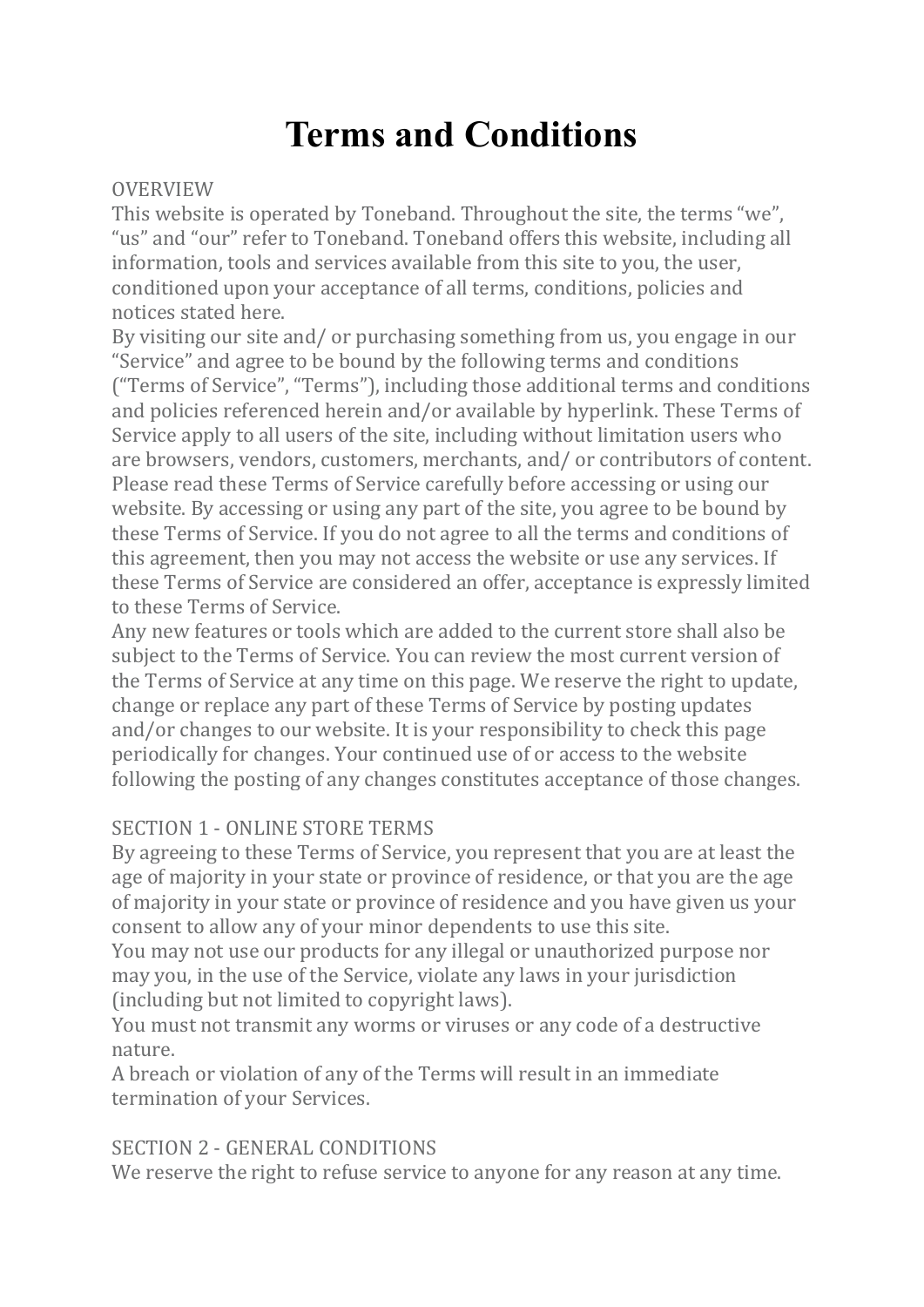You understand that your content (not including credit card information), may be transferred unencrypted and involve (a) transmissions over various networks; and (b) changes to conform and adapt to technical requirements of connecting networks or devices. Credit card information is always encrypted during transfer over networks.

You agree not to reproduce, duplicate, copy, sell, resell or exploit any portion of the Service, use of the Service, or access to the Service or any contact on the website through which the service is provided, without express written permission by us.

The headings used in this agreement are included for convenience only and will not limit or otherwise affect these Terms

## SECTION 3 - ACCURACY, COMPLETENESS AND TIMELINESS OF INFORMATION

We are not responsible if information made available on this site is not accurate, complete or current. The material on this site is provided for general information only and should not be relied upon or used as the sole basis for making decisions without consulting primary, more accurate, more complete or more timely sources of information. Any reliance on the material on this site is at your own risk.

This site may contain certain historical information. Historical information, necessarily, is not current and is provided for your reference only. We reserve the right to modify the contents of this site at any time, but we have no obligation to update any information on our site. You agree that it is your responsibility to monitor changes to our site.

# SECTION 4 - MODIFICATIONS TO THE SERVICE AND PRICES

Prices for our products are subject to change without notice. We reserve the right at any time to modify or discontinue the Service (or any part or content thereof) without notice at any time.

We shall not be liable to you or to any third-party for any modification, price change, suspension or discontinuance of the Service.

# SECTION 5 - PRODUCTS OR SERVICES (if applicable)

Certain products or services may be available exclusively online through the website. These products or services may have limited quantities and are subject to return or exchange only according to our Return Policy.

We have made every effort to display as accurately as possible the colors and images of our products that appear at the store. We cannot guarantee that your computer monitor's display of any color will be accurate.

We reserve the right, but are not obligated, to limit the sales of our products or Services to any person, geographic region or jurisdiction. We may exercise this right on a case-by-case basis. We reserve the right to limit the quantities of any products or services that we offer. All descriptions of products or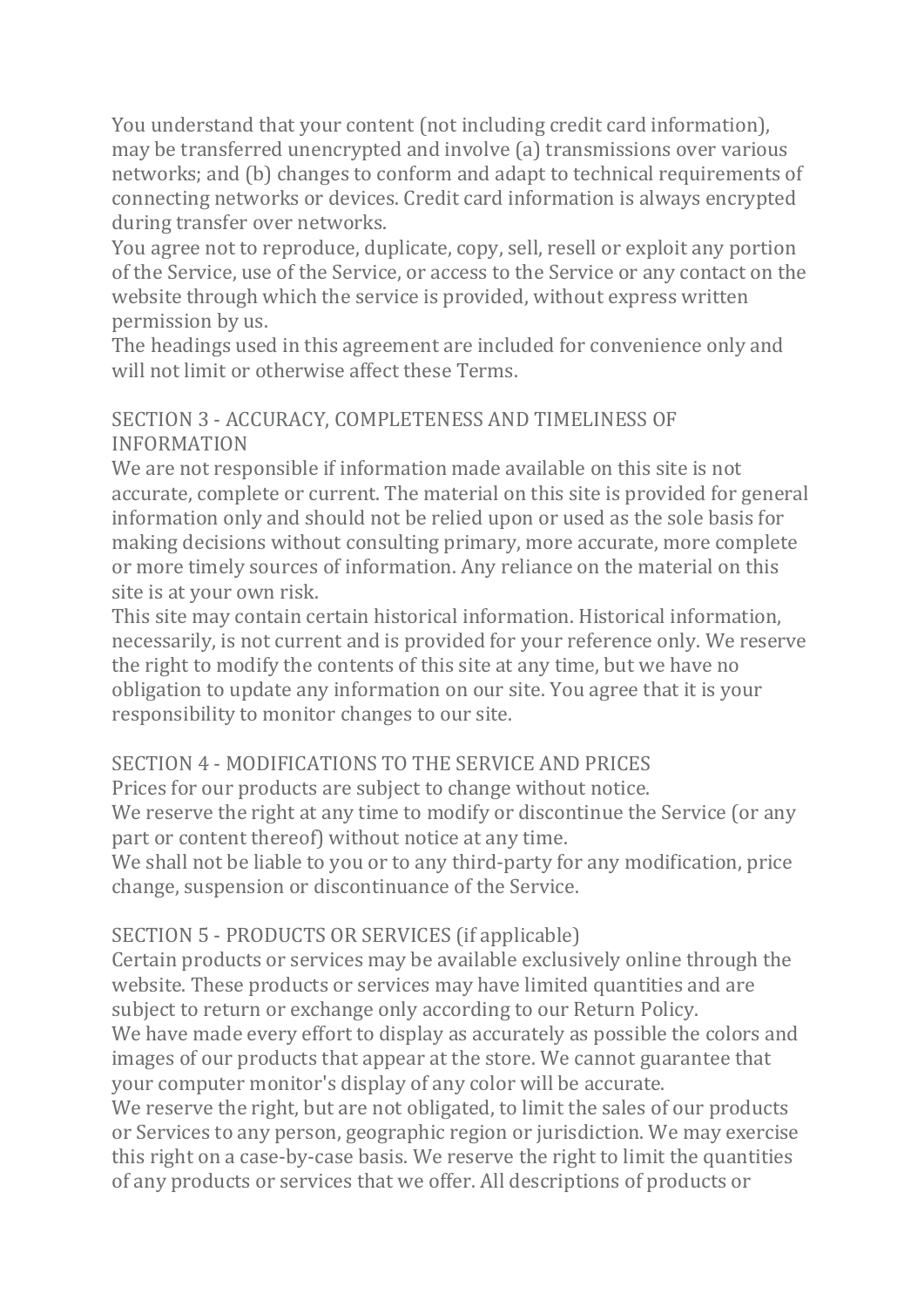product pricing are subject to change at anytime without notice, at the sole discretion of us. We reserve the right to discontinue any product at any time. Any offer for any product or service made on this site is void where prohibited.

We do not warrant that the quality of any products, services, information, or other material purchased or obtained by you will meet your expectations, or that any errors in the Service will be corrected.

# SECTION 6 - ACCURACY OF BILLING AND ACCOUNT INFORMATION

We reserve the right to refuse any order you place with us. We may, in our sole discretion, limit or cancel quantities purchased per person, per household or per order. These restrictions may include orders placed by or under the same customer account, the same credit card, and/or orders that use the same billing and/or shipping address. In the event that we make a change to or cancel an order, we may attempt to notify you by contacting the e-mail and/or billing address/phone number provided at the time the order was made. We reserve the right to limit or prohibit orders that, in our sole judgment, appear to be placed by dealers, resellers or distributors.

You agree to provide current, complete and accurate purchase and account information for all purchases made at our store. You agree to promptly update your account and other information, including your email address and credit card numbers and expiration dates, so that we can complete your transactions and contact you as needed.

# SECTION 7 - OPTIONAL TOOLS

We may provide you with access to third-party tools over which we neither monitor nor have any control nor input.

You acknowledge and agree that we provide access to such tools "as is" and "as available" without any warranties, representations or conditions of any kind and without any endorsement. We shall have no liability whatsoever arising from or relating to your use of optional third-party tools.

Any use by you of optional tools offered through the site is entirely at your own risk and discretion and you should ensure that you are familiar with and approve of the terms on which tools are provided by the relevant third-party provider(s).

We may also, in the future, offer new services and/or features through the website (including, the release of new tools and resources). Such new features and/or services shall also be subject to these Terms of Service.

## SECTION 8 - THIRD-PARTY LINKS

Certain content, products and services available via our Service may include materials from third-parties.

Third-party links on this site may direct you to third-party websites that are not affiliated with us. We are not responsible for examining or evaluating the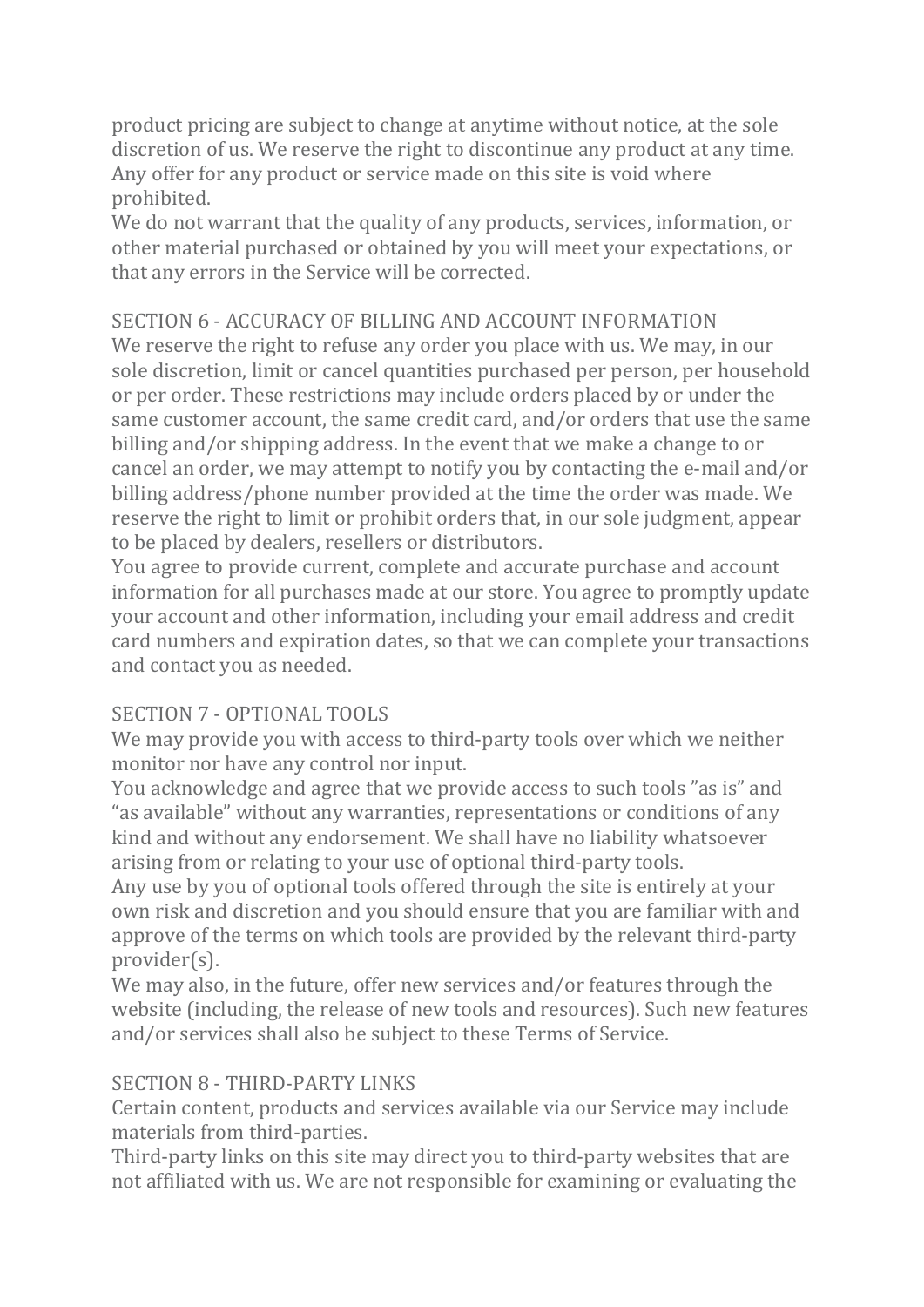content or accuracy and we do not warrant and will not have any liability or responsibility for any third-party materials or websites, or for any other materials, products, or services of third-parties.

We are not liable for any harm or damages related to the purchase or use of goods, services, resources, content, or any other transactions made in connection with any third-party websites. Please review carefully the thirdparty's policies and practices and make sure you understand them before you engage in any transaction. Complaints, claims, concerns, or questions regarding third-party products should be directed to the third-party.

#### SECTION 9 - USER COMMENTS, FEEDBACK AND OTHER SUBMISSIONS

If, at our request, you send certain specific submissions (for example contest entries) or without a request from us you send creative ideas, suggestions, proposals, plans, or other materials, whether online, by email, by postal mail, or otherwise (collectively, 'comments'), you agree that we may, at any time, without restriction, edit, copy, publish, distribute, translate and otherwise use in any medium any comments that you forward to us. We are and shall be under no obligation (1) to maintain any comments in confidence; (2) to pay compensation for any comments; or (3) to respond to any comments. We may, but have no obligation to, monitor, edit or remove content that we determine in our sole discretion are unlawful, offensive, threatening, libelous, defamatory, pornographic, obscene or otherwise objectionable or violates any party's intellectual property or these Terms of Service.

You agree that your comments will not violate any right of any third-party, including copyright, trademark, privacy, personality or other personal or proprietary right. You further agree that your comments will not contain libelous or otherwise unlawful, abusive or obscene material, or contain any computer virus or other malware that could in any way affect the operation of the Service or any related website. You may not use a false e-mail address, pretend to be someone other than yourself, or otherwise mislead us or thirdparties as to the origin of any comments. You are solely responsible for any comments you make and their accuracy. We take no responsibility and assume no liability for any comments posted by you or any third-party.

#### SECTION 10 - PERSONAL INFORMATION

Your submission of personal information through the store is governed by our Privacy Policy. To view our Privacy Policy.

## SECTION 11 - ERRORS, INACCURACIES AND OMISSIONS

Occasionally there may be information on our site or in the Service that contains typographical errors, inaccuracies or omissions that may relate to product descriptions, pricing, promotions, offers, product shipping charges, transit times and availability. We reserve the right to correct any errors, inaccuracies or omissions, and to change or update information or cancel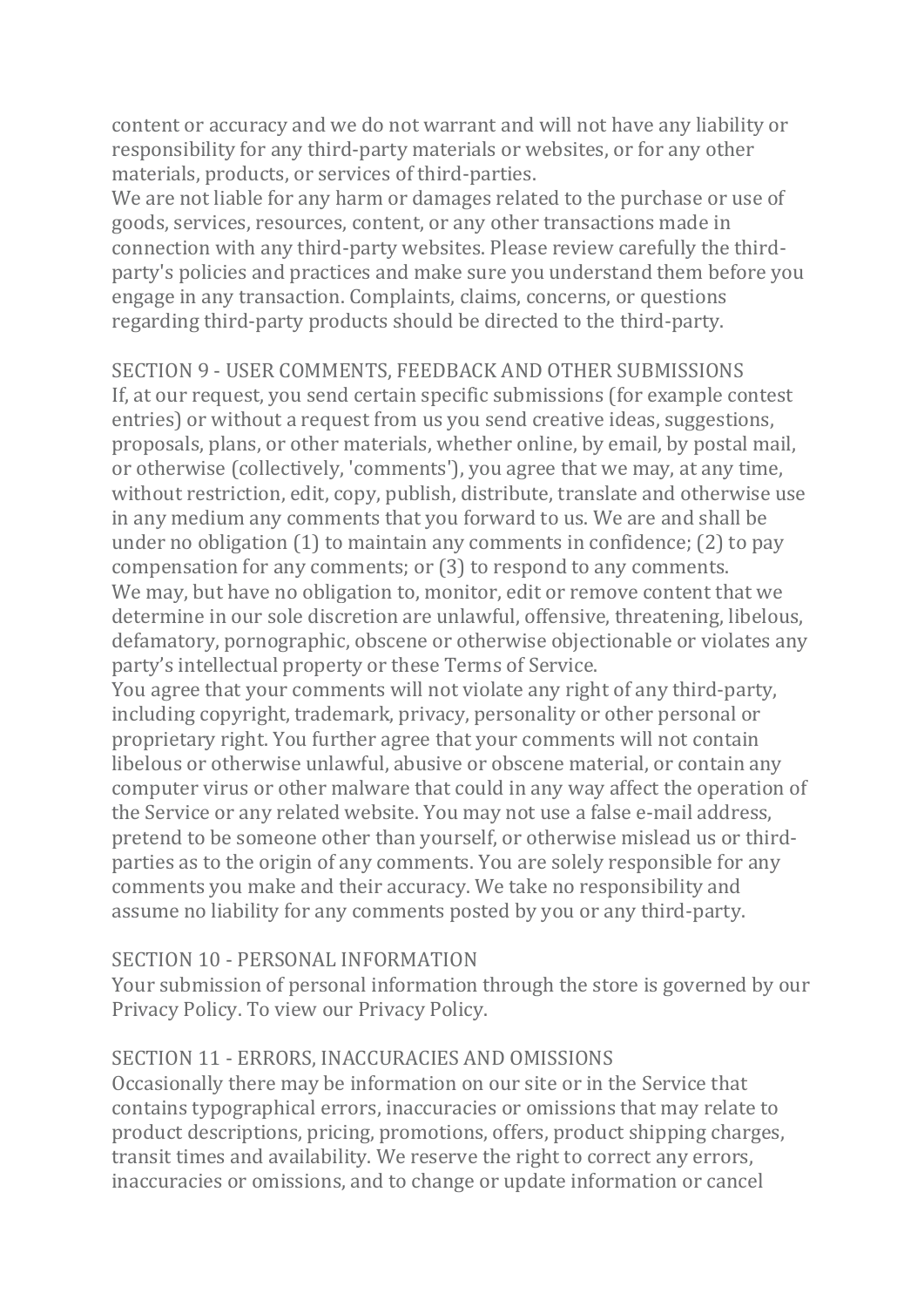orders if any information in the Service or on any related website is inaccurate at any time without prior notice (including after you have submitted your order).

We undertake no obligation to update, amend or clarify information in the Service or on any related website, including without limitation, pricing information, except as required by law. No specified update or refresh date applied in the Service or on any related website, should be taken to indicate that all information in the Service or on any related website has been modified or updated.

## SECTION 12 - PROHIBITED USES

In addition to other prohibitions as set forth in the Terms of Service, you are prohibited from using the site or its content: (a) for any unlawful purpose; (b) to solicit others to perform or participate in any unlawful acts; (c) to violate any international, federal, provincial or state regulations, rules, laws, or local ordinances; (d) to infringe upon or violate our intellectual property rights or the intellectual property rights of others; (e) to harass, abuse, insult, harm, defame, slander, disparage, intimidate, or discriminate based on gender, sexual orientation, religion, ethnicity, race, age, national origin, or disability; (f) to submit false or misleading information; (g) to upload or transmit viruses or any other type of malicious code that will or may be used in any way that will affect the functionality or operation of the Service or of any related website, other websites, or the Internet; (h) to collect or track the personal information of others; (i) to spam, phish, pharm, pretext, spider, crawl, or scrape; (j) for any obscene or immoral purpose; or (k) to interfere with or circumvent the security features of the Service or any related website, other websites, or the Internet. We reserve the right to terminate your use of the Service or any related website for violating any of the prohibited uses.

SECTION 13 - DISCLAIMER OF WARRANTIES; LIMITATION OF LIABILITY We do not guarantee, represent or warrant that your use of our service will be uninterrupted, timely, secure or error-free.

We do not warrant that the results that may be obtained from the use of the service will be accurate or reliable.

You agree that from time to time we may remove the service for indefinite periods of time or cancel the service at any time, without notice to you. You expressly agree that your use of, or inability to use, the service is at your sole risk. The service and all products and services delivered to you through the service are (except as expressly stated by us) provided 'as is' and 'as available' for your use, without any representation, warranties or conditions of any kind, either express or implied, including all implied warranties or conditions of merchantability, merchantable quality, fitness for a particular purpose, durability, title, and non-infringement.

In no case shall Toneband, our directors, officers, employees, affiliates, agents, contractors, interns, suppliers, service providers or licensors be liable for any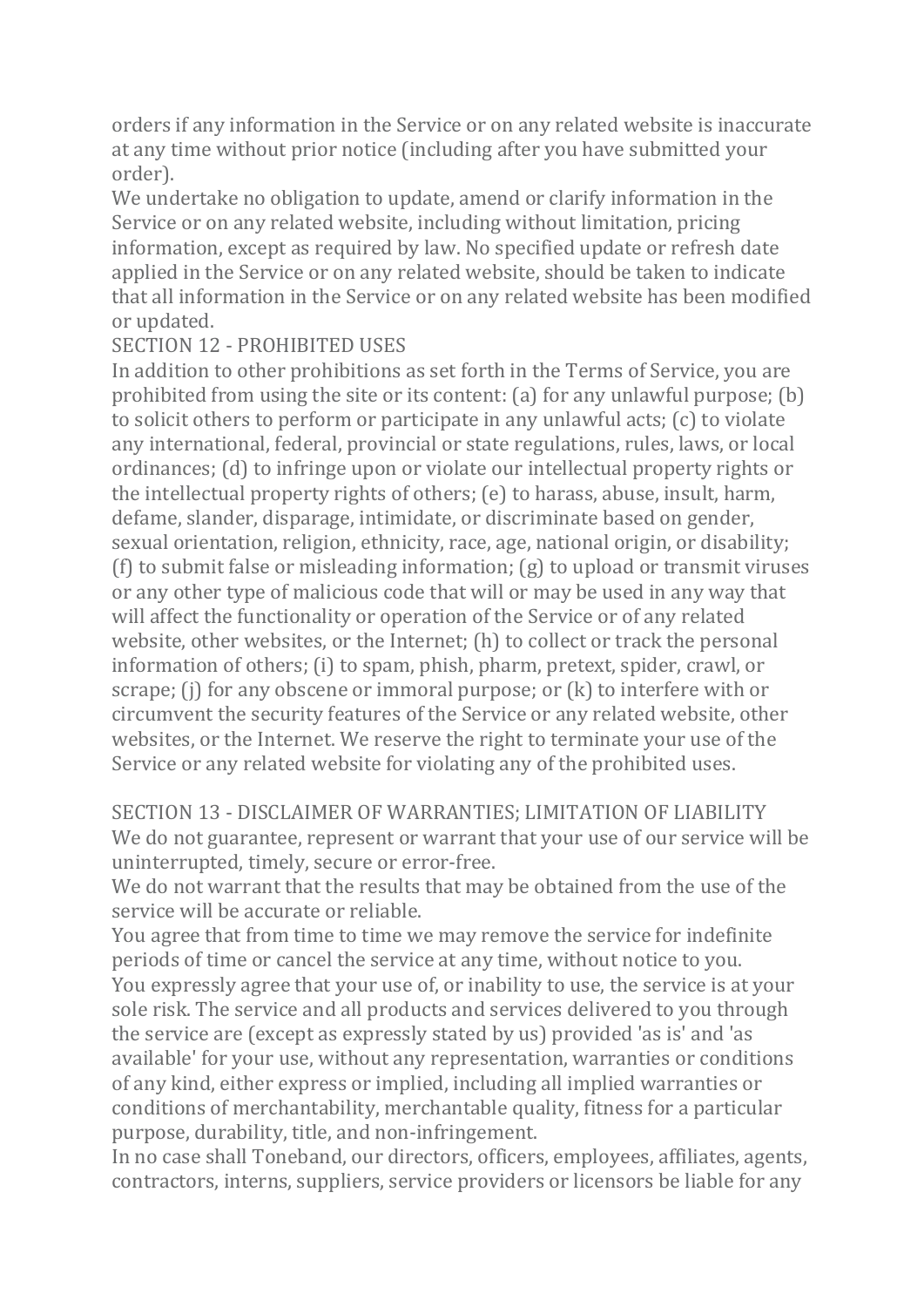injury, loss, claim, or any direct, indirect, incidental, punitive, special, or consequential damages of any kind, including, without limitation lost profits, lost revenue, lost savings, loss of data, replacement costs, or any similar damages, whether based in contract, tort (including negligence), strict liability or otherwise, arising from your use of any of the service or any products procured using the service, or for any other claim related in any way to your use of the service or any product, including, but not limited to, any errors or omissions in any content, or any loss or damage of any kind incurred as a result of the use of the service or any content (or product) posted, transmitted, or otherwise made available via the service, even if advised of their possibility. Because some states or jurisdictions do not allow the exclusion or the limitation of liability for consequential or incidental damages, in such states or jurisdictions, our liability shall be limited to the maximum extent permitted by law.

## SECTION 14 - INDEMNIFICATION

You agree to indemnify, defend and hold harmless Toneband and our parent, subsidiaries, affiliates, partners, officers, directors, agents, contractors, licensors, service providers, subcontractors, suppliers, interns and employees, harmless from any claim or demand, including reasonable attorneys' fees, made by any third-party due to or arising out of your breach of these Terms of Service or the documents they incorporate by reference, or your violation of any law or the rights of a third-party.

## SECTION 15 - SEVERABILITY

In the event that any provision of these Terms of Service is determined to be unlawful, void or unenforceable, such provision shall nonetheless be enforceable to the fullest extent permitted by applicable law, and the unenforceable portion shall be deemed to be severed from these Terms of Service, such determination shall not affect the validity and enforceability of any other remaining provisions.

## SECTION 16 - TERMINATION

The obligations and liabilities of the parties incurred prior to the termination date shall survive the termination of this agreement for all purposes. These Terms of Service are effective unless and until terminated by either you or us. You may terminate these Terms of Service at any time by notifying us that you no longer wish to use our Services, or when you cease using our site. If in our sole judgment you fail, or we suspect that you have failed, to comply with any term or provision of these Terms of Service, we also may terminate this agreement at any time without notice and you will remain liable for all amounts due up to and including the date of termination; and/or accordingly may deny you access to our Services (or any part thereof).

# SECTION 17 - ENTIRE AGREEMENT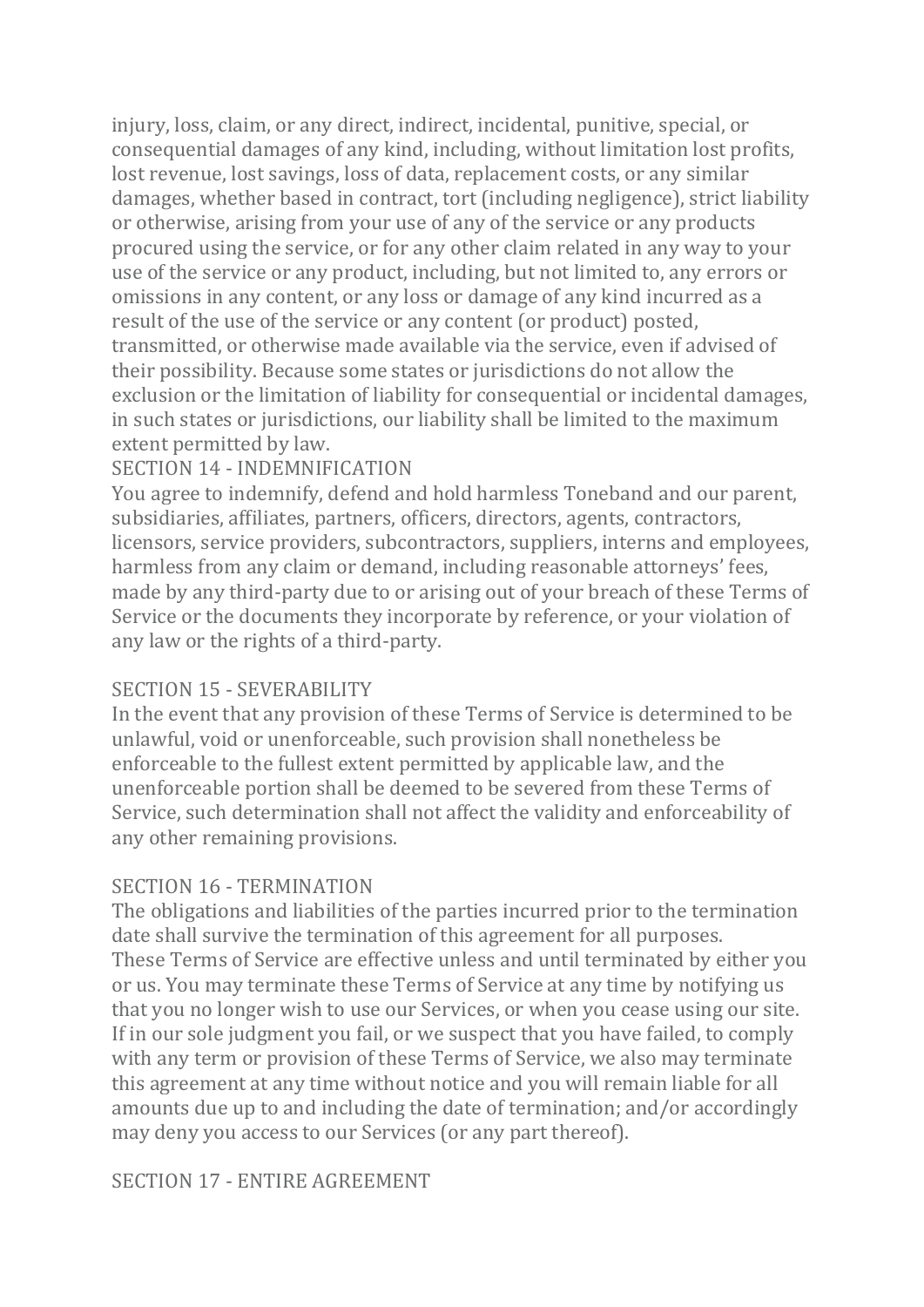The failure of us to exercise or enforce any right or provision of these Terms of Service shall not constitute a waiver of such right or provision.

These Terms of Service and any policies or operating rules posted by us on this site or in respect to The Service constitutes the entire agreement and understanding between you and us and govern your use of the Service, superseding any prior or contemporaneous agreements, communications and proposals, whether oral or written, between you and us (including, but not limited to, any prior versions of the Terms of Service).

Any ambiguities in the interpretation of these Terms of Service shall not be construed against the drafting party.

# SECTION 18 - GOVERNING LAW

These Terms of Service and any separate agreements whereby we provide you Services shall be governed by and construed in accordance with the laws of the United Kingdom.

# SECTION 19 - CHANGES TO TERMS OF SERVICE

You can review the most current version of the Terms of Service at any time at this page.

We reserve the right, at our sole discretion, to update, change or replace any part of these Terms of Service by posting updates and changes to our website. It is your responsibility to check our website periodically for changes. Your continued use of or access to our website or the Service following the posting of any changes to these Terms of Service constitutes acceptance of those changes.

# SECTION 20 - CONTACT INFORMATION

SECTION 21 - Return & Refund Policy

Thanks for shopping at Toneband. If you are not entirely satisfied with your purchase, we're here to help.

# **Returns**

You have 30 calendar days to return an item from the date you received it. To be eligible for a return, your item must be unused and in the same condition that you received it. Your item must be in the original packaging. Your item needs to have the receipt or proof of purchase.

# **Refunds**

Once we receive your item, we will inspect it and notify you that we have received your returned item. We will immediately notify you on the status of your refund after inspecting the item. If your return is approved, we will initiate a refund to your credit card (or original method of payment). You will receive the credit within a certain amount of days, depending on your card issuer's policies.

## **Shipping**